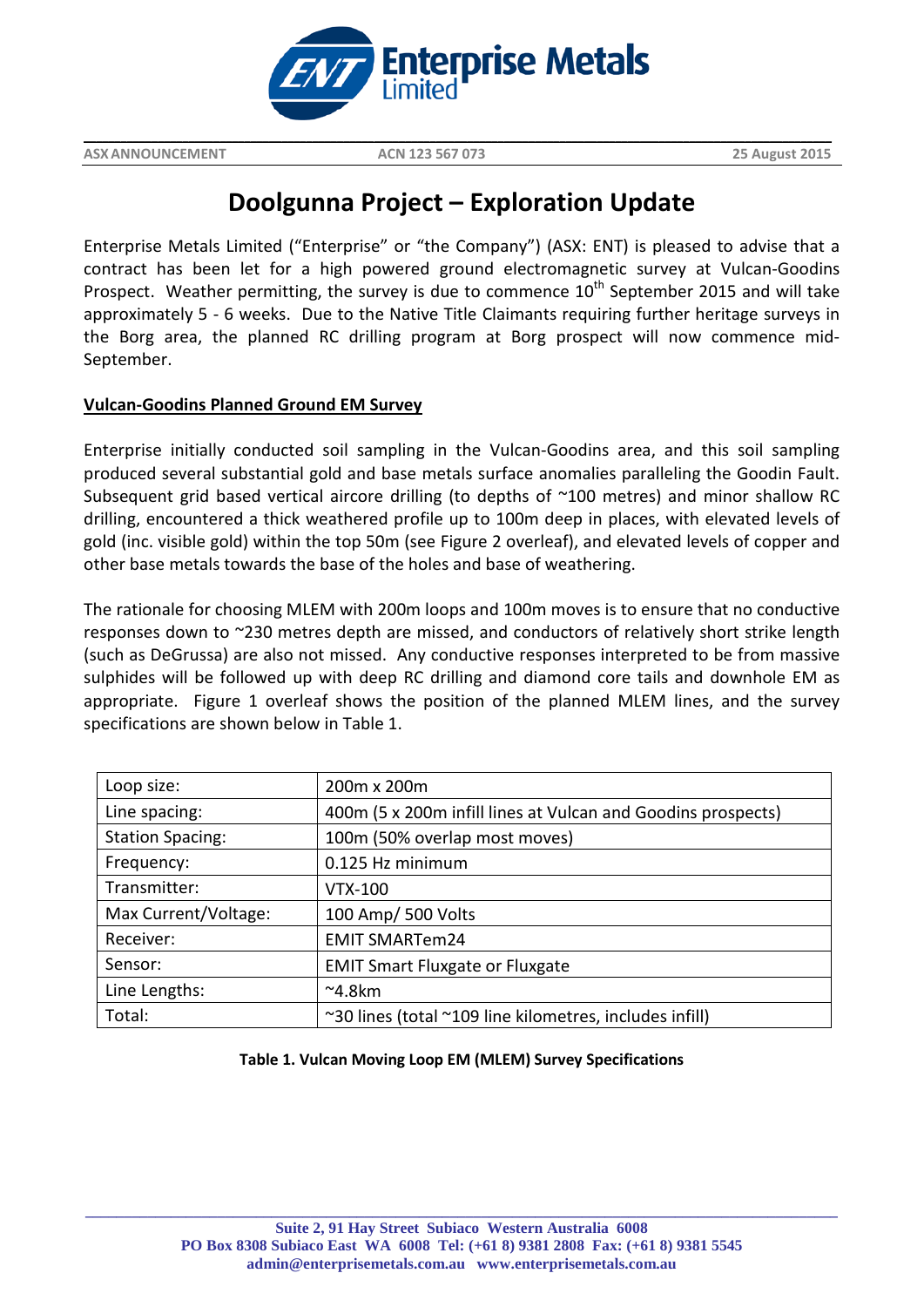

**Figure 1. MLEM Lines (in red) over Magnetic Image and Geology Interpretation**



**Figure 2. Vulcan- Goodins, Anomalous Gold and Copper Drill Intersections over Magnetic Image**

**\_\_\_\_\_\_\_\_\_\_\_\_\_\_\_\_\_\_\_\_\_\_\_\_\_\_\_\_\_\_\_\_\_\_\_\_\_\_\_\_\_\_\_\_\_\_\_\_\_\_\_\_\_\_\_\_\_\_\_\_\_\_\_\_\_\_\_\_\_\_\_\_\_\_\_\_\_\_\_\_\_\_\_\_\_\_\_\_\_\_\_\_\_\_\_\_\_**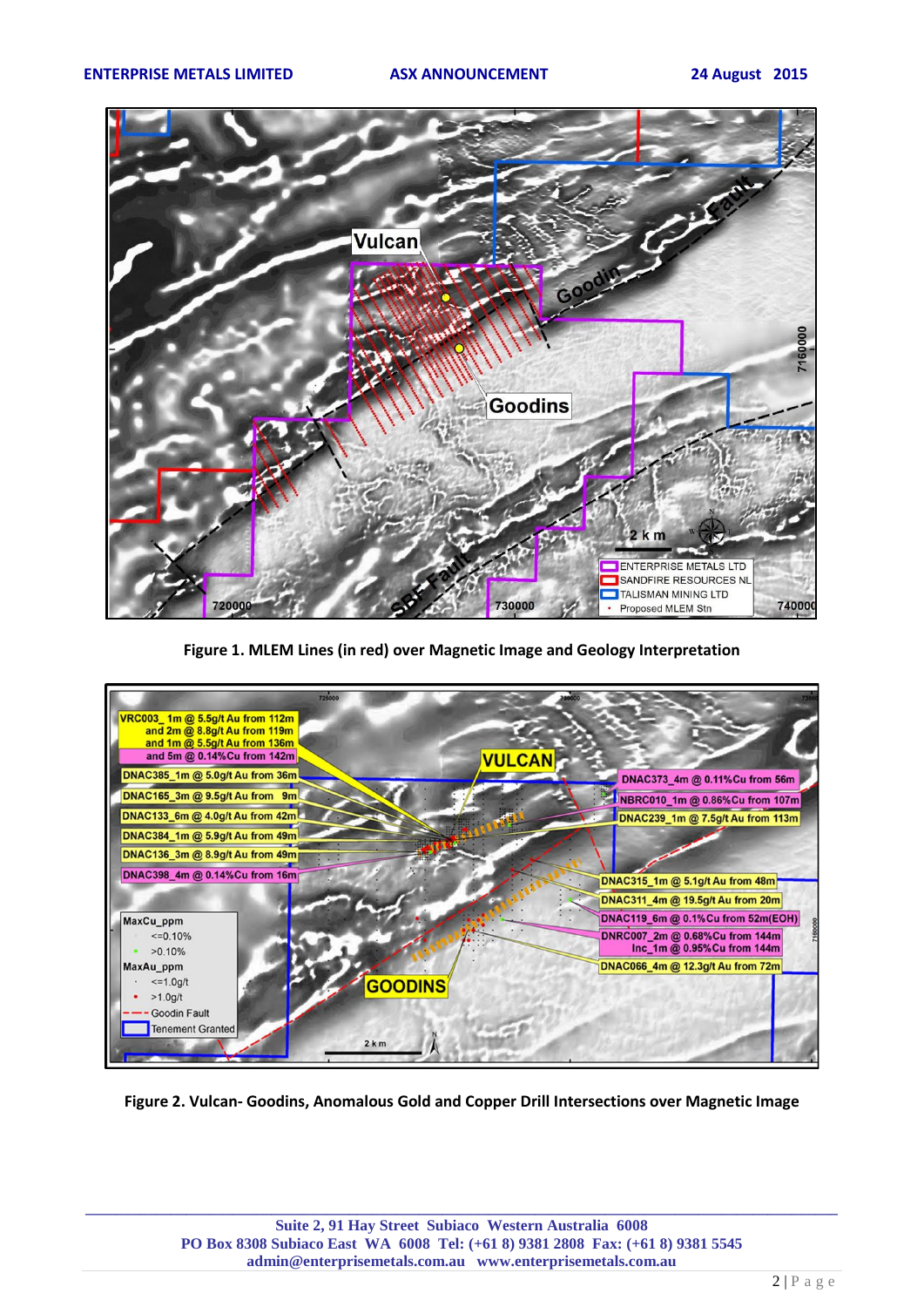### **Borg Prospect Planned RC Drilling Program**

At the Borg Prospect, the Company's regional and infill Maglag soil geochemistry surveys have identified a large 2.5km long polymetallic base metal anomaly which is semi-coincident with a gravity and electromagnetic anomaly. Enterprise believes the soil anomaly at Borg represents the oxidised expression at surface of a sediment hosted polymetallic massive sulphide body at depth.

In June 2015, the Department of Mines & Petroleum approved the Company's Program of Work (PoW) to drill test the core of the Borg target (as defined by Maglag results) with 2,000 – 3,000 metres of RC drilling. Refer Figure 3 showing proposed RC drill holes over anomalous Maglag Tellurium geochemical results over grey scale magnetic Image, with VTEM colour image to north and ground EM colour image to south. The Company has access to co-funding of up to \$150,000 of DMP funds for the drilling program, awarded under the WA State Government Exploration Incentive Scheme.

In late 2013, the Company conducted a heritage clearance survey of drill holes planned for the Borg Prospect. Subsequently, and with increased sample data, the Company has repositioned the proposed drill sites and a further heritage survey is now required by the Native Title Claimants. The planned Borg RC drilling program will now commence in mid-September following the completion of this second heritage survey.



**\_\_\_\_\_\_\_\_\_\_\_\_\_\_\_\_\_\_\_\_\_\_\_\_\_\_\_\_\_\_\_\_\_\_\_\_\_\_\_\_\_\_\_\_\_\_\_\_\_\_\_\_\_\_\_\_\_\_\_\_\_\_\_\_\_\_\_\_\_\_\_\_\_\_\_\_\_\_\_\_\_\_\_\_\_\_\_\_\_\_\_\_\_\_\_\_\_ Figure 3. Borg Prospect, Proposed RC drill Hole Locations** 

**Suite 2, 91 Hay Street Subiaco Western Australia 6008 PO Box 8308 Subiaco East WA 6008 Tel: (+61 8) 9381 2808 Fax: (+61 8) 9381 5545 admin@enterprisemetals.com.au www.enterprisemetals.com.au**